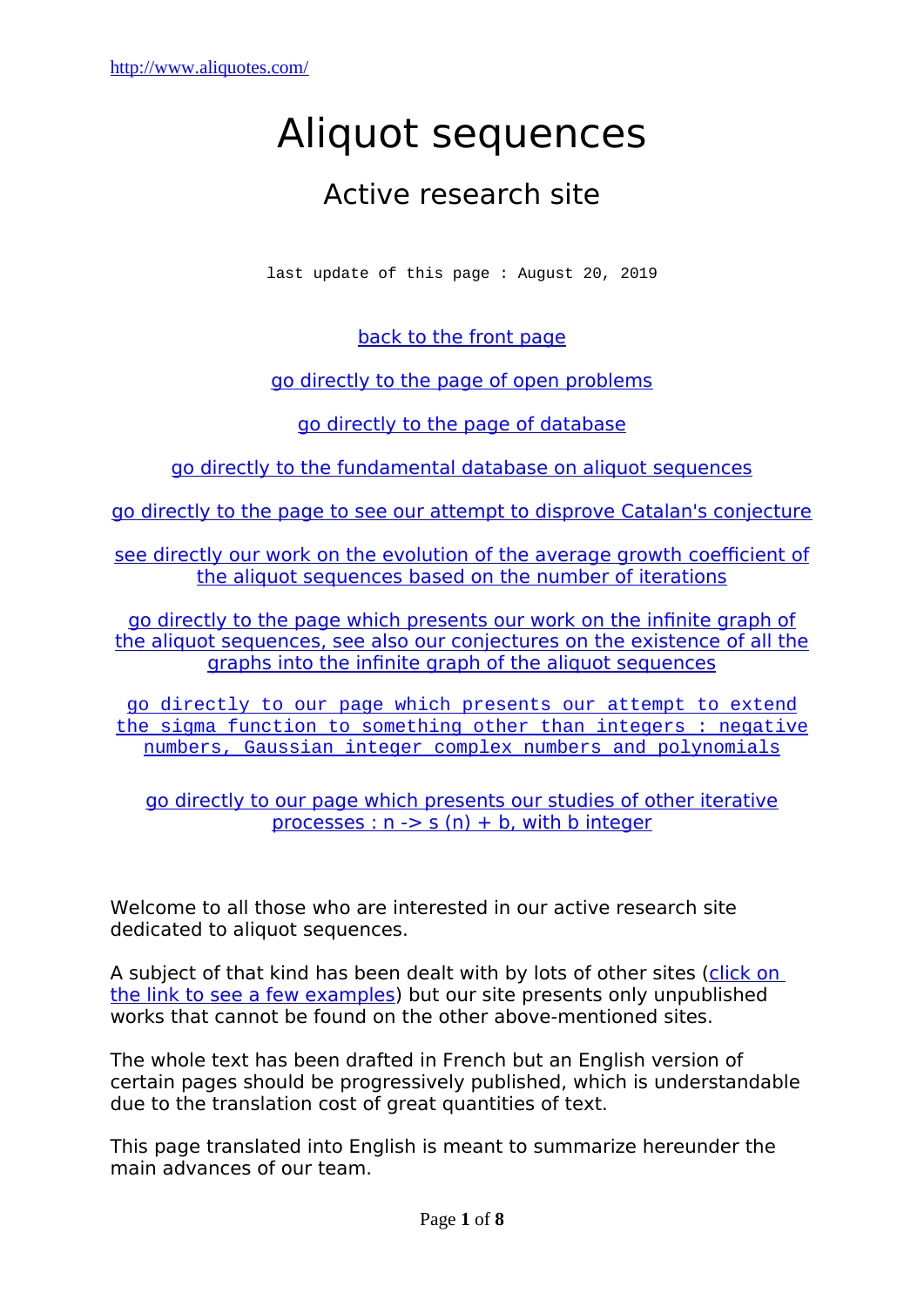The site was launched on September 8th 2010, and hence could highlight the enormous stride forward in getting more familiar with the aliquot sequences.

What was presented here as the second conjecture of Garambois has become Barbulescu-Garambois' theorem i.e.:

#### **There is an increasing aliquot sequence at each iteration of a factor at least k during i successive iterations, with k and i having any magnitude whatsoever.**

The demonstration by Razvan Barbulescu of the theorem can be found by clicking on [the link.](http://www.aliquotes.com/aliquote_en.pdf) Click here to see [the article of Erdös](http://www.aliquotes.com/Lenstra.pdf) which is quoted at the end of Razvan Barbulescu's demonstration.

And what was presented here as the third conjecture of Garambois has become Chtaibi-Garambois' theorem i.e.:

#### **A guide in an aliquot sequence is all the more likely to be preserved with iterations going along as the terms of the aliquot sequence are getting bigger.**

The demonstration by Youssef Chtaibi of the theorem can be found by clicking on [the link.](http://www.aliquotes.com/theoreme_chtaibi_garambois_en.pdf)

In actual fact, the main purpose of the site lies in the last part entitled ["open problems"](http://www.aliquotes.com/problemes.htm), because we need help to boost research further since certain questions appear to be difficult to us and others require a good deal of patience in order to draft programmes and mainly run them so as to expect the results !

The second main purpose of this site is [our database,](http://www.aliquotes.com/aliquote_base.htm) for those who need it. Some data are often updated.

Conjectures will also be presented, some of which might be turned into demonstrated theorems while others might be reformulated or given up as research will go along.

We won't define here again an aliquot sequence because it has been well done on [other English sites.](http://www.aliquotes.com/sites.htm)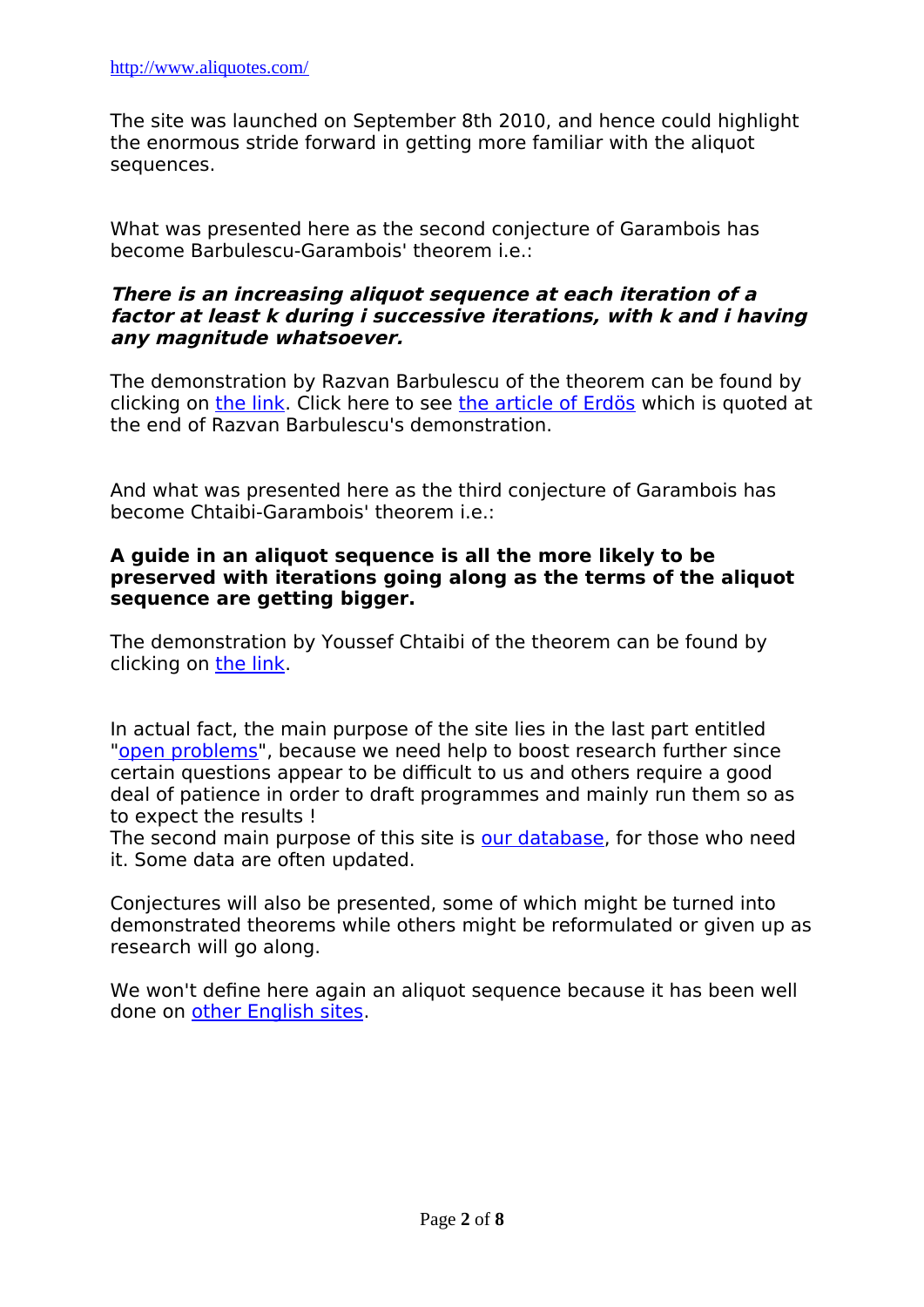# **The main advances presented on the site are not mentioned anywhere else :**

# **1) The notion of isolated aliquot cycle put forward by Jean-Luc Garambois**

An aliquot cycle may have one link (perfect numbers like 6, 28 or 496), two links (amicable pairs like 220 and 284) or even more.

An isolated aliquot cycle is an aliquot cycle on which no aliquot sequence starting on a number that does not belong to this chain, can come out. Thus, 6 is a perfect number which is not isolated on the infinite graph of the aliquot sequences because the aliquot sequence that is starting at the integer 25, comes out at the perfect number 6.

On the other hand, 28 is an isolated perfect number on the infinite graph of the aliquot sequences because it only has one aliquot antecedent i.e. itself and no other.

Any aliquot cycle whose all link-constituting integers have strictly just one aliquot antecedent, are therefore isolated aliquot cycles. Several amicable pairs can be identified today as two-link isolated aliquot cycles. (Ask for [list\)](http://www.aliquotes.com/chaines_aliquotes_isolees.html).

Except for those amicable pairs and the perfect number 28, no other isolated aliquot cycle has been known so far, but there must be a lot of them to be discovered, some of them having 2 links and more.

## **2) The notion of aliquot sequence with a high coefficient of growth put forward by Jean-Luc Garambois**

The best would be to explain it by giving examples.

The integer [19560](http://www.factordb.com/sequences.php?se=1&eff=2&aq=19560&action=last20&fr=0&to=100) increases whenever a k factor at least minimal to 2, is iterated. Paul Zimmermann has carried on calculations up to iteration 565 and numbers of 197 figures can be reached without any alteration.

As to the integer [620542913760,](http://www.factordb.com/sequences.php?se=1&eff=2&aq=620542913760&action=last20&fr=0&to=100) the k factor which is higher than 3 remains lower than 3 up to iteration 234 where a number of 129 figures will be reached.

The integer [9900243648828670255121203200](http://www.factordb.com/sequences.php?se=1&eff=2&aq=9900243648828670255121203200&action=last20&fr=0&to=100) =

215×35×52×72×11×13×17×19×31×43×211×257×303997 retains a k growth factor higher or equal to 4 on 97 successive iterations.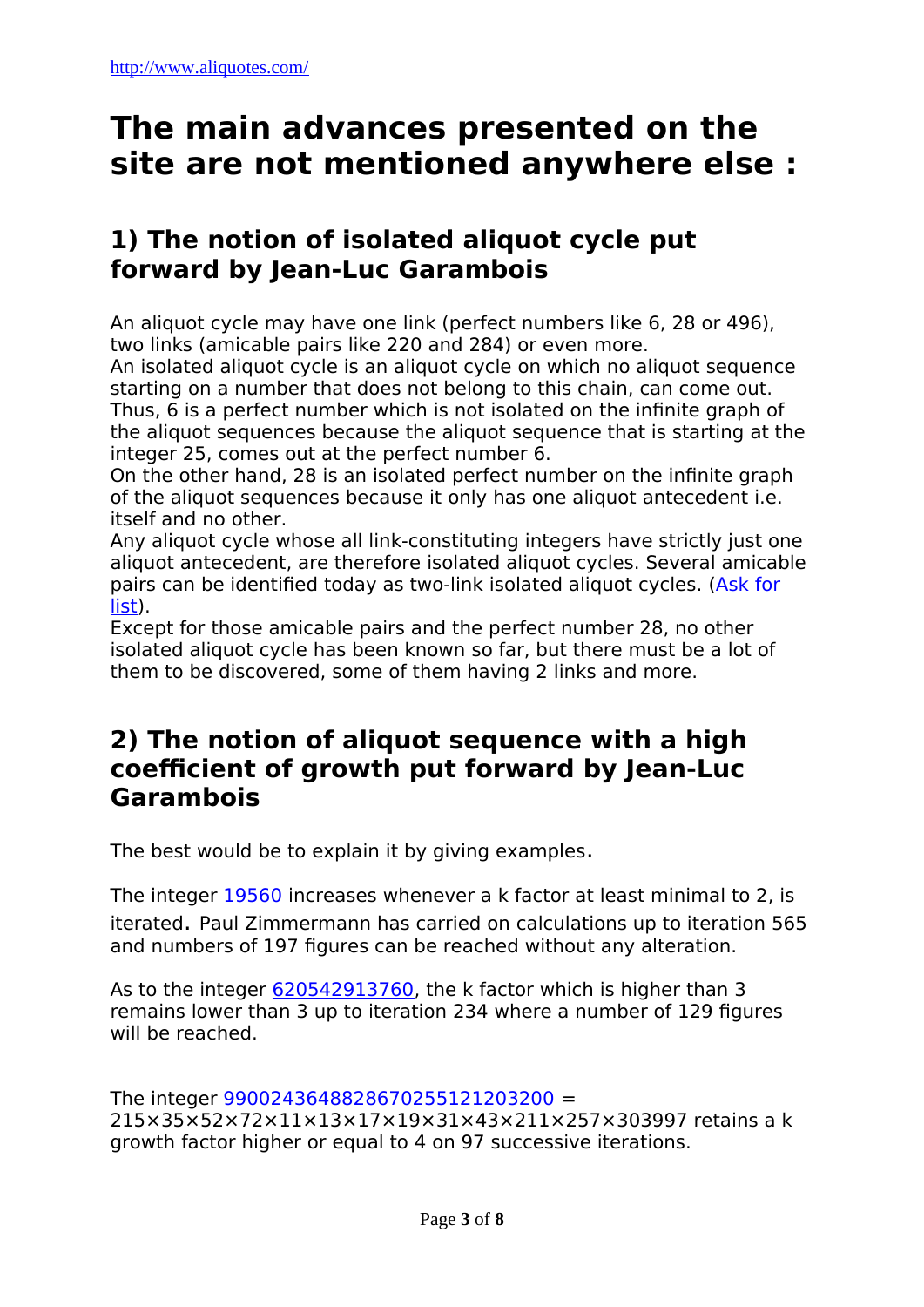Quite a lot of other examples are presented in [this part of the site,](http://www.aliquotes.com/conjectures_expliquees.htm#suitesk) up to k=8…

Let's also highlight how interesting it is to study the sequences having coefficients higher or equal to 1 i.e. strictly growing.

For  $k=1$  and  $k=2$ , we have sequences that keep those minimal growth factors as far as our calculations could be made.

For k higher or equal to 3, the factor always remains lower or equal to 3 after a certain number of iterations thanks to the calculating capacities of modern computers.

Nevertheless, sequences for which k will remain higher or equal to 3 should be found, as far as our calculations might be made in the near future.

Do note that the k minimal growth factor that has be chosen for a sequence needn't be necessarily taken as an integer, but the latter cases have only been studied by our team so far.

A highly effective method meant to research aliquot sequences with high growth coefficients has been empirically found by Jean-Luc Garambois:

**An aliquot sequence that is growing at each iteration by a factor at least equal to the k integer on i iterations will be carried out. To do so, the smallest integer m which is [\(k+1\)-perfect](http://www.aliquotes.com/multiparfait.html) will be used and the aliquot sequences having the n=zm with z taking up all the whole values extending as far as necessary to obtain the desired k on the i number of desired iterations, will be tested.**

### **3) An aliquot sequence tends to preserve a "guide" on several successive iterations i.e. a phenomenon observed by quite a lot of people, but well-argued by our team**

Preserving guide 2 which is a driver too

If an even number n is taken as the start of an aliquot sequence, the successive terms of the aliquot sequence "will tend" to remain even, for only the perfect squares and their doubles will allow the parity to be changed when the function "sum of the aliquot parts" (sigma' or σ') is applied. [See the demonstration.](http://www.aliquotes.com/changement_parite.pdf) Driver 2 of the aliquot sequence is also said to be preserved.

Perfect squares or their doubles being just considered, implies an increased scarcity of the numbers whereby a change of parity can be obtained through the σ' function when greater and greater integers are to be considered.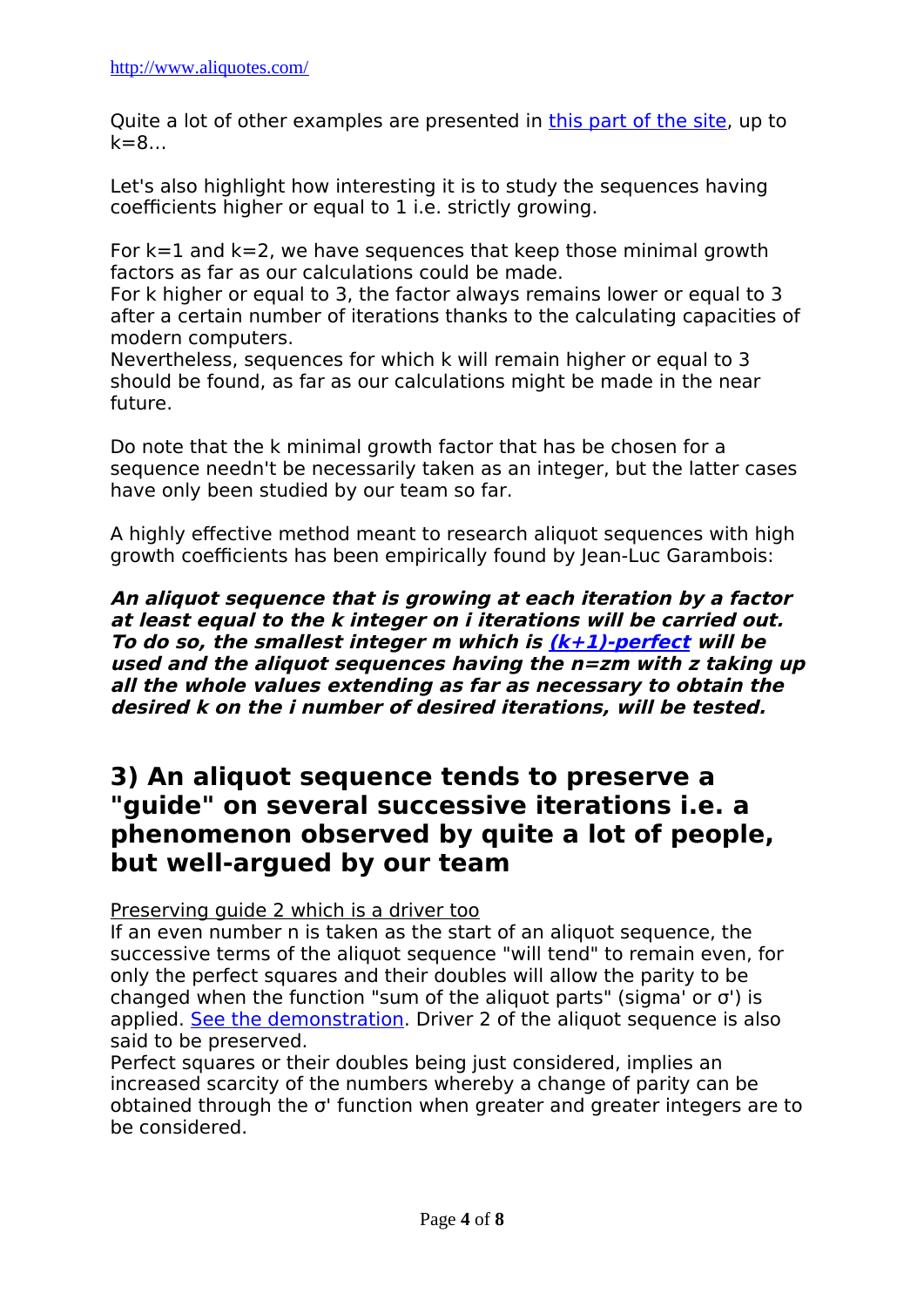#### Preserving guide 3

If all integers n that can be divided by 3, those whose  $\sigma'(n)$  cannot be divided by 3 are all and without any exception numbers denoted as ["Loeschian numbers"](http://oeis.org/A003136) i.e.  $x^2 + xy + y^2$ , with x and y as integers. This has been conjectured by Jean-Luc Garambois and demonstrated by Razvan Barbulescu [\(see the demonstration\)](http://www.aliquotes.com/Loschian.pdf). But be careful : the reverse is not necessarily true: there are [Loeschian numbers that can be divided by 3](http://oeis.org/search?q=A088535&sort=&language=english&go=Search)  [and which do not lose their divisibility by 3 when function σ' is applied.](http://oeis.org/search?q=A088535&sort=&language=english&go=Search) Moreover, Razvan Barbulescu has demonstrated that the integers n that can be divided by 3 and which can't remain the same when σ' function is applied, would also become scarcer when ever-increasing integers are to be considered : [see the demonstration.](http://www.aliquotes.com/majoration.pdf)

#### Preserving guide p, with p as a prime number higher than 3

The increased scarcity of the n numbers that can be divided by p and with p as a prime number higher than 3 and which do not preserve the guide p when the σ' function is applied, can only be observed thanks to a computer and cannot be demonstrated at all when ever-increasing numbers are to be considered. Click [here](http://www.aliquotes.com/conjectures_expliquees.htm) to see the numerical arguments.

#### Preserving composed guides

The scarcity of the n numbers that do not preserve composed guides such as 8=2^3 can also be observed if ever-increasing integers are to be considered. Click [here](http://www.aliquotes.com/conjectures_expliquees.htm) to see numerical arguments.

This has finally encouraged us to formulate Garambois'N°3 conjecture :

#### **A guide in an aliquot sequence is all the more likely to be preserved with iterations going along as the terms of the aliquot sequence are getting bigger.**

This conjecture has been proven by Youssef Chtaibi: [click here.](http://www.aliquotes.com/theoreme_chtaibi_garambois.pdf) Razvan Barbulescu verified this demonstration.

#### Exceptional preservation of certain particular guides

Drivers  $6=2*3$  or  $120=2^3*3*5$  or the quide  $30240=2^5*3^3*5*7$  seem to preserve themselves significantly better than the others of the same order of size as iterations go along in an aliquot sequence. Click [here](http://www.aliquotes.com/conjectures_expliquees.htm) to see numerical arguments. The guides are not second-rate since they are respectively the smallest 2-perfect, 3-perfect and 4-perfect numbers.

This has finally encouraged us to formulate Garambois'N°4 conjecture :

#### **In the terms of an aliquot sequence, a [k-perfect](http://www.aliquotes.com/multiparfait.html) guide can preserve itself significantly better than any other guide of the same order of size.**

It would be essential to succeed in characterising all n numbers multiple of one of these particular guides such that σ'(n) also remains a multiple of the same guides although this seems to be somehow difficult. However it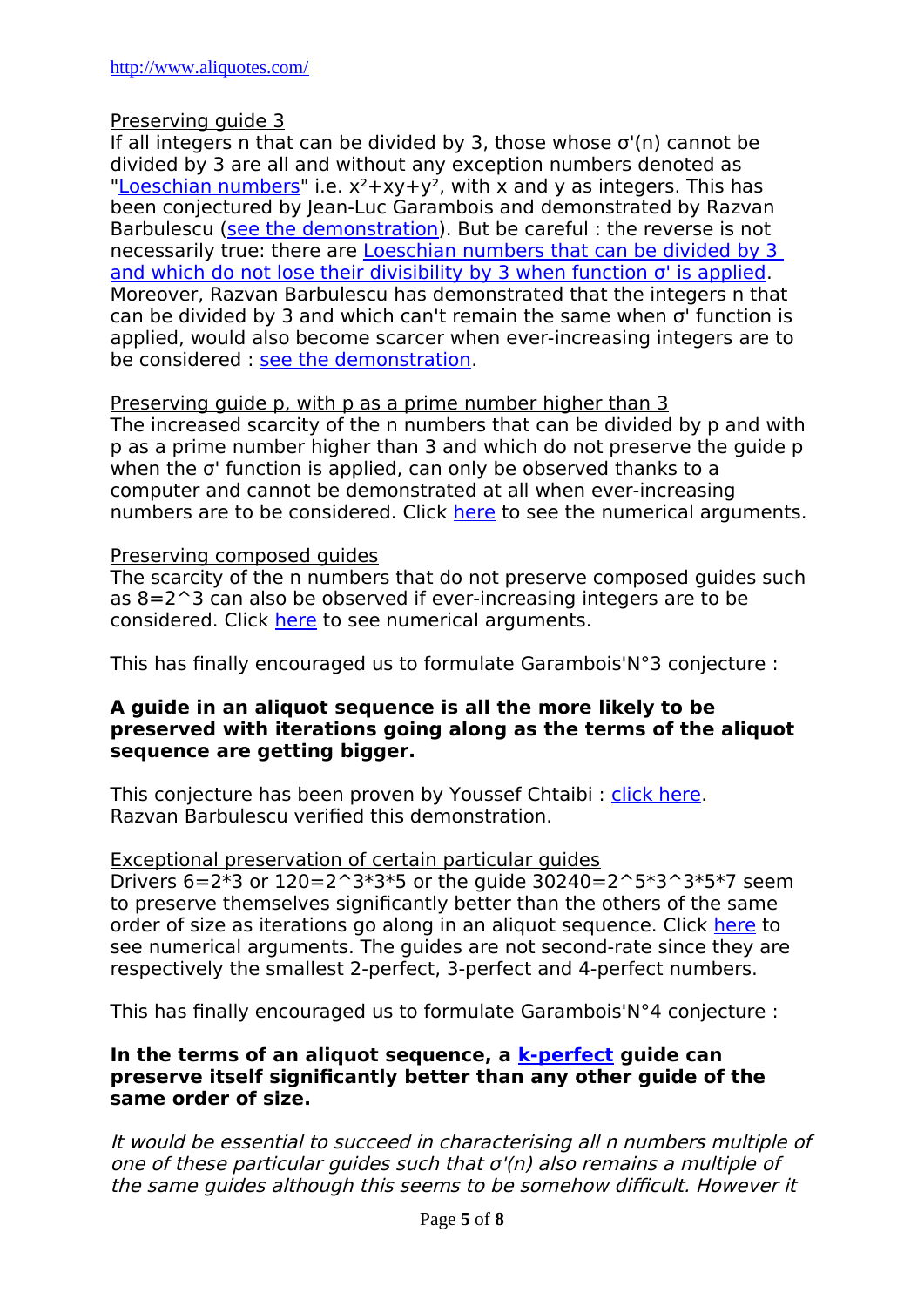should be noted that it is the case for all n integers of the type  $n=qp$ , with q as a perfect number and p as a prime number different from those decomposing the q quide. [See the demonstration](http://www.aliquotes.com/kparfait.pdf). But these are not the only numbers which explain why over half these guides' multiples remain very quickly multiples of the quides when the function  $\sigma'$  is applied. Let's remind once more that the ability of self preservation in an aliquot sequence is not that much stressed for the non [k-perfect](http://www.aliquotes.com/multiparfait.html) quides of the same order of size, except seemingly for some of them that are the products of quite tiny prime numbers such as  $360=2^{\circ}3*3^{\circ}2*5$  and which have quite a high number of divisors.

**The aim to reach would be to be able to calculate how probable it would be to preserve any given composed guide in an aliquot sequence on i iterations, depending on the size of the n integer which is starting the aliquot sequence, on i and also on the decomposition of the guide into prime factors. The guide involves a certain minimal k growth factor of the aliquot sequence on those i iterations.**

It is actually to reach that point that we have been concentrating all our efforts towards searching polynomial shapes generating the n numbers multiple of p prime whose divisibility by p cannot be preserved when the σ' function is applied. One starts from the notion that it will be easier to find the "scarcity laws" of these numbers with polynomial shapes than without them although this may be sure.

### **4) Shapes of the n numbers that do not preserve the prime guides higher than 3 or the composed guides.**

Only the  $x^2$  et  $2x^2$  shaped numbers with x integer do not preserve the 2 factor (or the guide or the driver) when the σ' function is applied.

All the numbers that do not preserve guide 3 when the σ' function is applied, will be  $x^2 + xy + y^2$  shaped with x and y as integers.

Which are the shapes of the numbers that do not preserve the other prime numbers (5, 7...) ?

Which are the shapes of the numbers that do not preserve the composed guides and more specifically those we are mostly interested in i.e. the particular guides that are better preserved than the ones mentioned hereabove ?

Such a research appears to be difficult and is at the root of several open [problems](http://www.aliquotes.com/problemes.htm) that are presented on our site.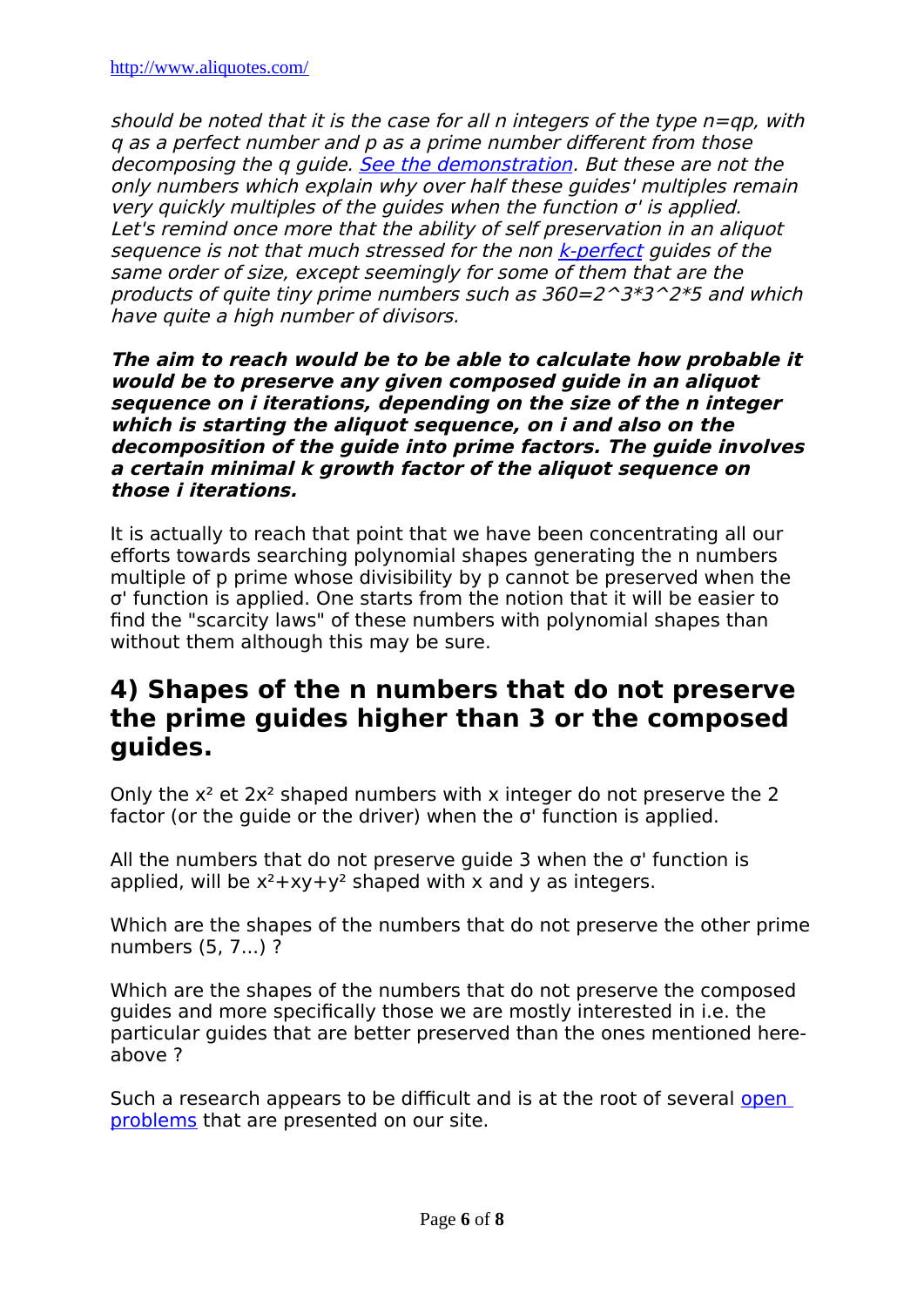# **5) Work on the properties of the infinite graph of aliquot sequences**

[See the "topological" infinite graph of aliquot sequences](http://www.aliquotes.com/graphinfinisuali.pdf) for all integers up to 100.

 [See the infinite graph of the aliquot sequences respecting the "distance"](http://www.aliquotes.com/graphinfinisualidistresp.pdf)  [at 1](http://www.aliquotes.com/graphinfinisualidistresp.pdf) for all integers up to 100.

This infinite graph has several topological properties and as regards the "lengths" of its branches.

These properties are listed on [this page](http://www.aliquotes.com/graphinfinisuali.htm) and can not be summarized here. This is one of the most promising areas for aliquot sequences studies. It should be noted that conjectures are being developed on the question : "Can any type of tree exist in the infinite graph of aliquot sequences ?" [See the drawings explaining the 3 possible conjectures on the existence of](http://www.aliquotes.com/existence_graphes.pdf) [all the trees in the infinite graph of the aliquot sequences.](http://www.aliquotes.com/existence_graphes.pdf)

# **6) Questions on growth rates and growth coefficients of aliquot sequences**

Definition :  $s(n)$ =sigma(n)-n.

We prove that the sum for i from 1 to N of s(2i) is equivalent to  $N^2[(5/24)\pi^2-1]$  when N tends to infinity.

We would like to find the analogous expression that will be equivalent to the sum for i from 1 to N of s(s(2i)) when N tends to infinity.

We would like more generally to find an equivalent of the same type for the sum for i from 1 to N of  $s_k(2i)$  when N tends to infinity, where  $s_k(2i)$  is the kth iteration of 2i by the function s.

We would like to prove the Garambois conjectures N ° 5 and N ° 6 and solve the [open questions presented at the end of this document.](http://www.aliquotes.com/vitesse_croissance.pdf)

# **7) Other novel works presented on the site**

Numerous other [open problems](http://www.aliquotes.com/problemes.htm) linked to the aliquot sequences are also presented on the site, including challenges for programmers, and are to be solved with the help of computers.

The site also presents works where one has not just tried to apply the function σ' to integers, but also to relative integers, Gauss complex integers and even polynomials... [\(See the works\)](http://www.aliquotes.com/etendre_sigma.html).

Our attempt towards generalizing has been made so as to find rules that are more general and which could generate new properties on aliquot sequences, invisible when one remains restricted within the frame of natural integers.